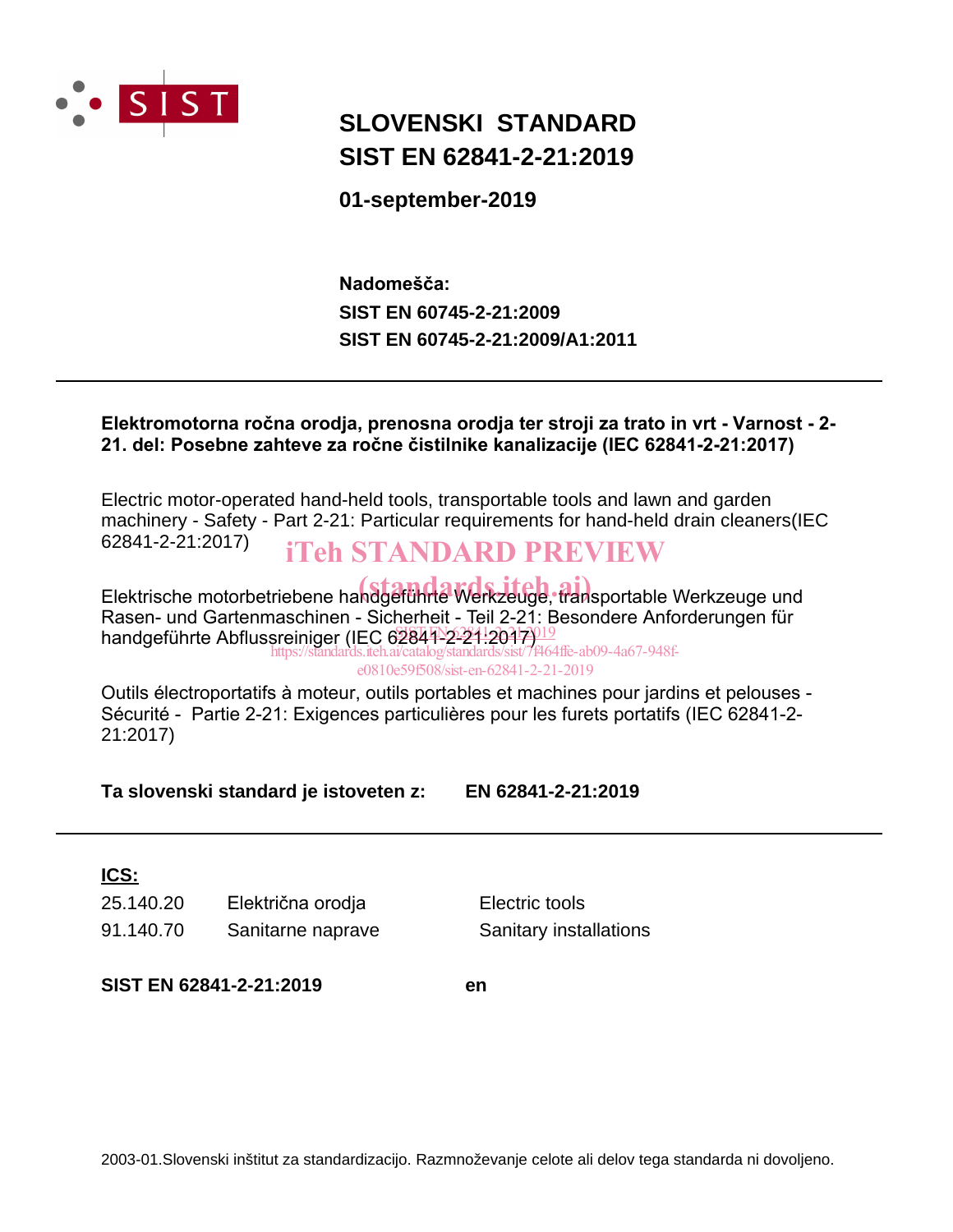# iTeh STANDARD PREVIEW (standards.iteh.ai)

SIST EN 62841-2-21:2019 https://standards.iteh.ai/catalog/standards/sist/7f464ffe-ab09-4a67-948fe0810e59f508/sist-en-62841-2-21-2019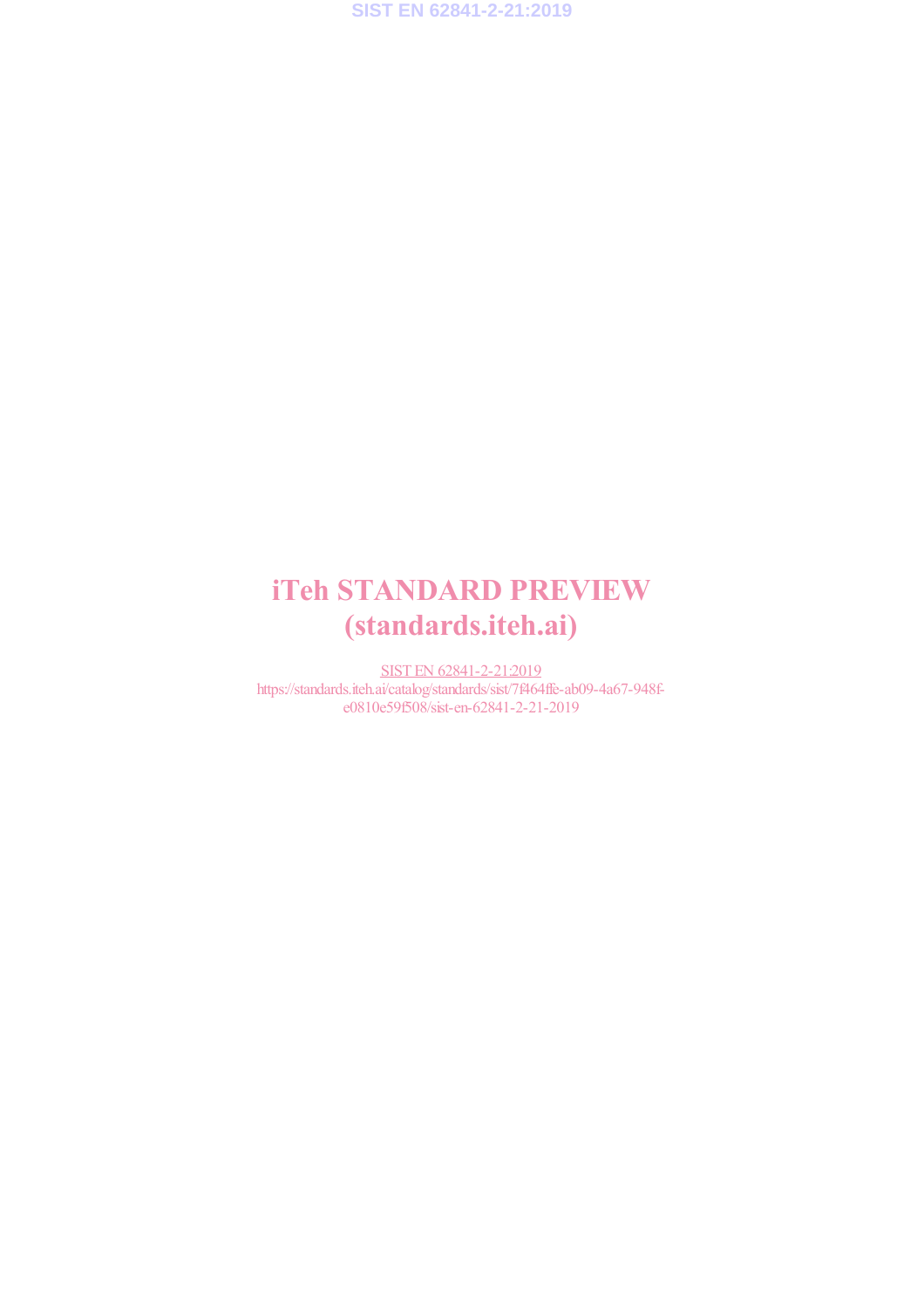# EUROPEAN STANDARD NORME EUROPÉENNE EUROPÄISCHE NORM

## **EN 62841-2-21**

May 2019

ICS 25.140.20 Supersedes EN 60745-2-21:2009

English Version

## Electric motor-operated hand-held tools, transportable tools and lawn and garden machinery - Safety - Part 2-21: Particular requirements for hand-held drain cleaners (IEC 62841-2-21:2017)

Outils électroportatifs à moteur, outils portables et machines pour jardins et pelouses - Sécurité - Partie 2-21: Exigences particulières pour les furets portatifs (IEC 62841-2-21:2017)

Elektrische motorbetriebene handgeführte Werkzeuge, transportable Werkzeuge und Rasen- und Gartenmaschinen - Sicherheit - Teil 2-21: Besondere Anforderungen für handgeführte Abflussreiniger (IEC 62841-2-21:2017)

This European Standard was approved by CENELEC on 2017-06-27. CENELEC members are bound to comply with the CEN/CENELEC Internal Regulations which stipulate the conditions for giving this European Standard the status of a national standard without any alteration. internal Regulations which stipulate the conditions for giving this European Standard the status of a national standard without any alteration<br>Up-to-date lists and bibliographical references concerning such national standa Management Centre or to any CENELEC member.

Management Centre or to any CENELEC member.<br>This European Standard exists in three official versions (English, French, German). A version in any other language made by translation under the responsibility of a CENELEC member into its own language and notified to the CEN-CENELEC Management Centre has the same status as the official versions. SIST EN 62841-2-21:2019

CENELEC members are the pational electrotechnical committees of Austria, Belgium, Bulgaria, Croatia, Cyprus, the Czech Republic, Denmark, Estonia, Finland, Former Yugoslav Republic of Macedonia, France, Germany, Greece, Hungary, Iceland, Ireland, Italy, Latvia, Denmark, Estonia, Finiand, Former Yugoslav, Republic of Macedonia, France, Germany, Greece, Hungary, Iceland, Ireland, Italy,<br>Lithuania, Luxembourg, Malta, the Netherlands, Norway, Poland, Portugal, Romania, Serbia, Slovak Switzerland, Turkey and the United Kingdom.



European Committee for Electrotechnical Standardization Comité Européen de Normalisation Electrotechnique Europäisches Komitee für Elektrotechnische Normung

**CEN-CENELEC Management Centre: Rue de la Science 23, B-1040 Brussels**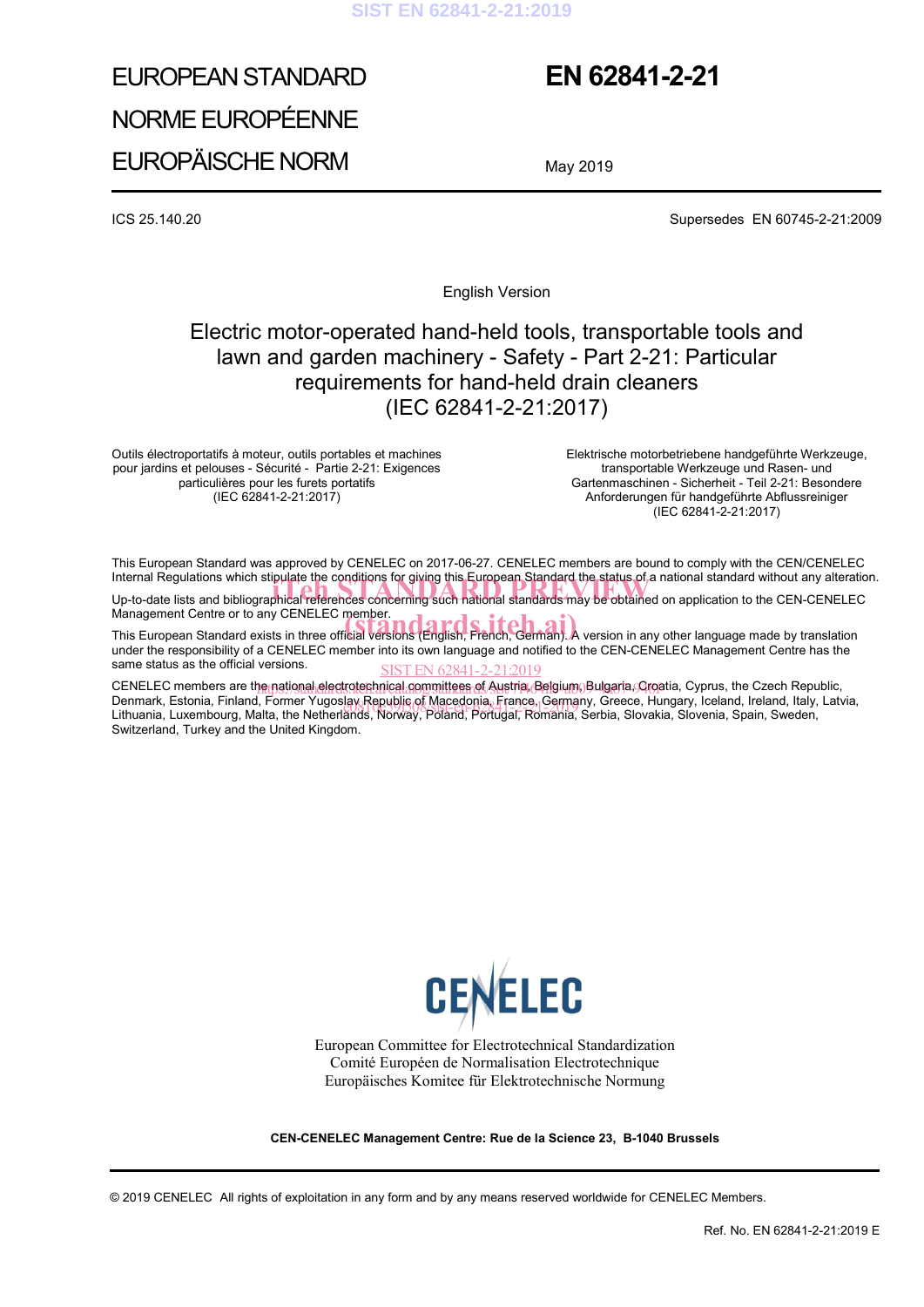### **European foreword**

The text of document 116/316/FDIS, future edition 1 of IEC 62841-2-21, prepared by IEC/TC 116 "Safety of motor-operated electric tools" was submitted to the IEC-CENELEC parallel vote and approved by CENELEC as EN 62841-2-21:2019.

A draft amendment, which covers common modifications to IEC 62841-2-21 (116/316/FDIS), was prepared by CLC/TC 116 "Safety of motor-operated electric tools" and approved by CENELEC.

The following dates are fixed:

| $\bullet$ | latest date by which this document has (dop)<br>to be implemented at national level by<br>publication of an identical national<br>standard or by endorsement | 2019-11-30 |
|-----------|--------------------------------------------------------------------------------------------------------------------------------------------------------------|------------|
|           | latest date by which the national (dow)<br>standards conflicting with this document<br>have to be withdrawn                                                  | 2023-05-31 |

EN 62841-2-21:2019 supersedes EN 60745-2-21:2009 + A1:2010.

Attention is drawn to the possibility that some of the elements of this document may be the subject of patent rights. CENELEC shall not be held responsible for identifying any or all such patent rights.

This European Standard is divided into four parts:  $\bf{ds.iteh.ai)}$ 

Part 1: General requirements which are common to most hand-held electric motor operated tools (for the Part 1. General requirements which are common to have had been checile motor operated tools (for the<br>purpose of this standard referred to simply as tools) which could come within the scope of this standard; https://standards.iteh.ai/catalog/standards/sist/7f464ffe-ab09-4a67-948f-

e0810e59f508/sist-en-62841-2-21-2019<br>Part 2, 3 or 4: Requirements for particular types of tools which either supplement or modify the requirements given in Part 1 to account for the particular hazards and characteristics of these specific tools.

This Part 2-21 is to be used in conjunction with EN 62841-1:2015.

This Part 2-21 supplements or modifies the corresponding clauses in EN 62841-1:2015, so as to convert it into the European Standard: Particular requirements for hand-held drain cleaners.

Where a particular subclause of Part 1 is not mentioned in this Part 2-21, that subclause applies as far as relevant. When this standard states "addition", "modification" or "replacement", the relevant text in Part 1 is to be adapted accordingly.

The following print types are used:

- requirements; in roman type
- *test specifications: in italic type;*
- notes: in smaller roman type.

The terms defined in Clause 3 are printed in **bold typeface**.

Subclauses, notes, tables and figures which are additional to those in Part 1 are numbered starting from 101.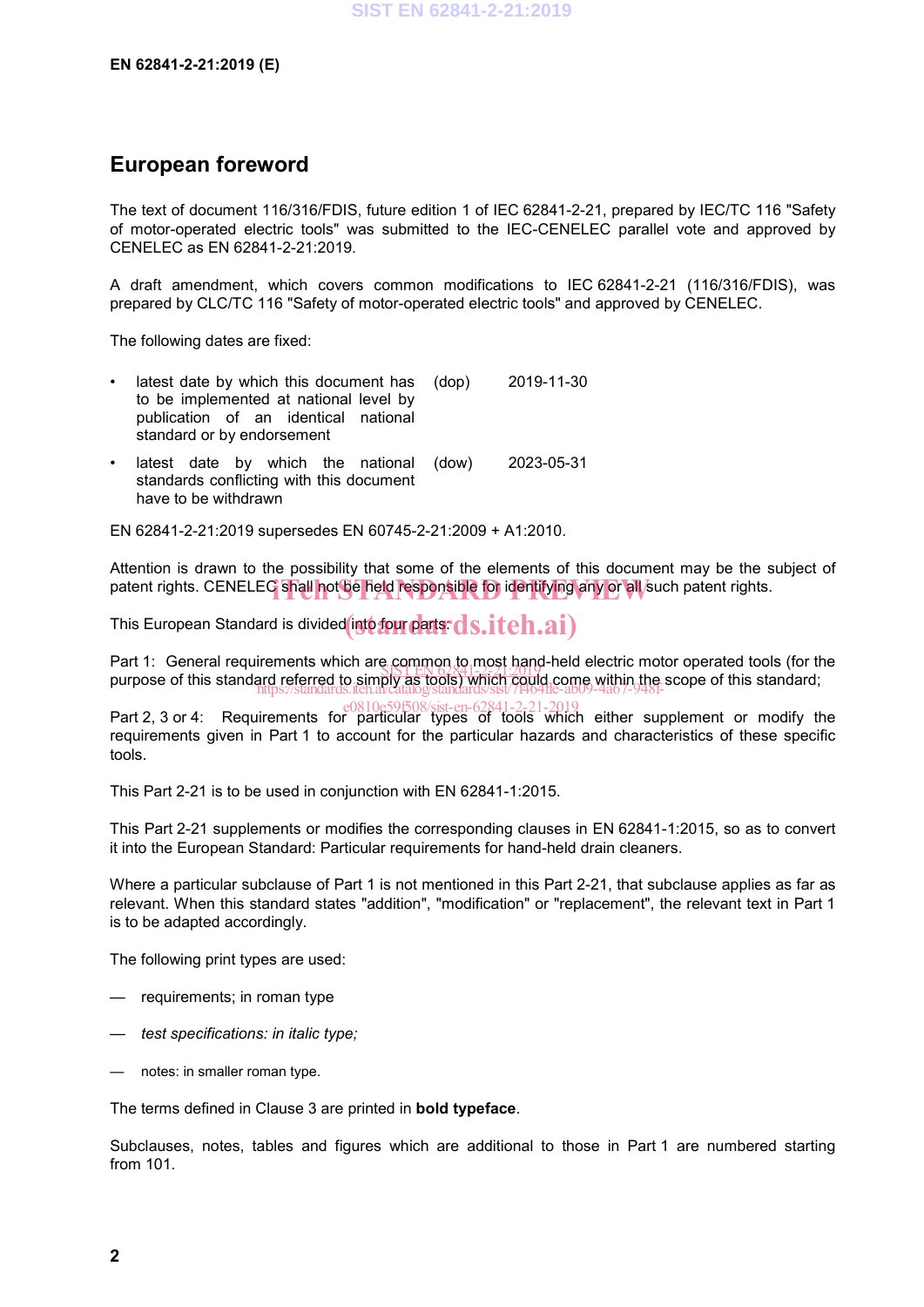Clauses, subclauses, notes, tables, figures and annexes which are additional to those in IEC 62841-2-21:2017 are prefixed "Z".

This European Standard follows the overall requirements of EN ISO 12100.

This document has been prepared under a mandate given to CENELEC by the European Commission and the European Free Trade Association and supports essential requirements of EU Directive.

For the relationship with EU Directive, see informative Annex ZZ, which is an integral part of this document.

Compliance with the clauses of Part 1 together with this Part 2-21 provides one means of conforming with the essential health and safety requirements of the Directive concerned.

#### **Endorsement notice**

The text of the International Standard IEC 62841-2-21:2017 was approved by CENELEC as a European Standard with agreed common modifications.

In the official version, for Bibliography, the following note has to be added for the standard indicated:

IEC 62841-3-14 NOTE Harmonized as EN 62841-3-14

# iTeh STANDARD PREVIEW (standards.iteh.ai)

SIST EN 62841-2-21:2019 https://standards.iteh.ai/catalog/standards/sist/7f464ffe-ab09-4a67-948fe0810e59f508/sist-en-62841-2-21-2019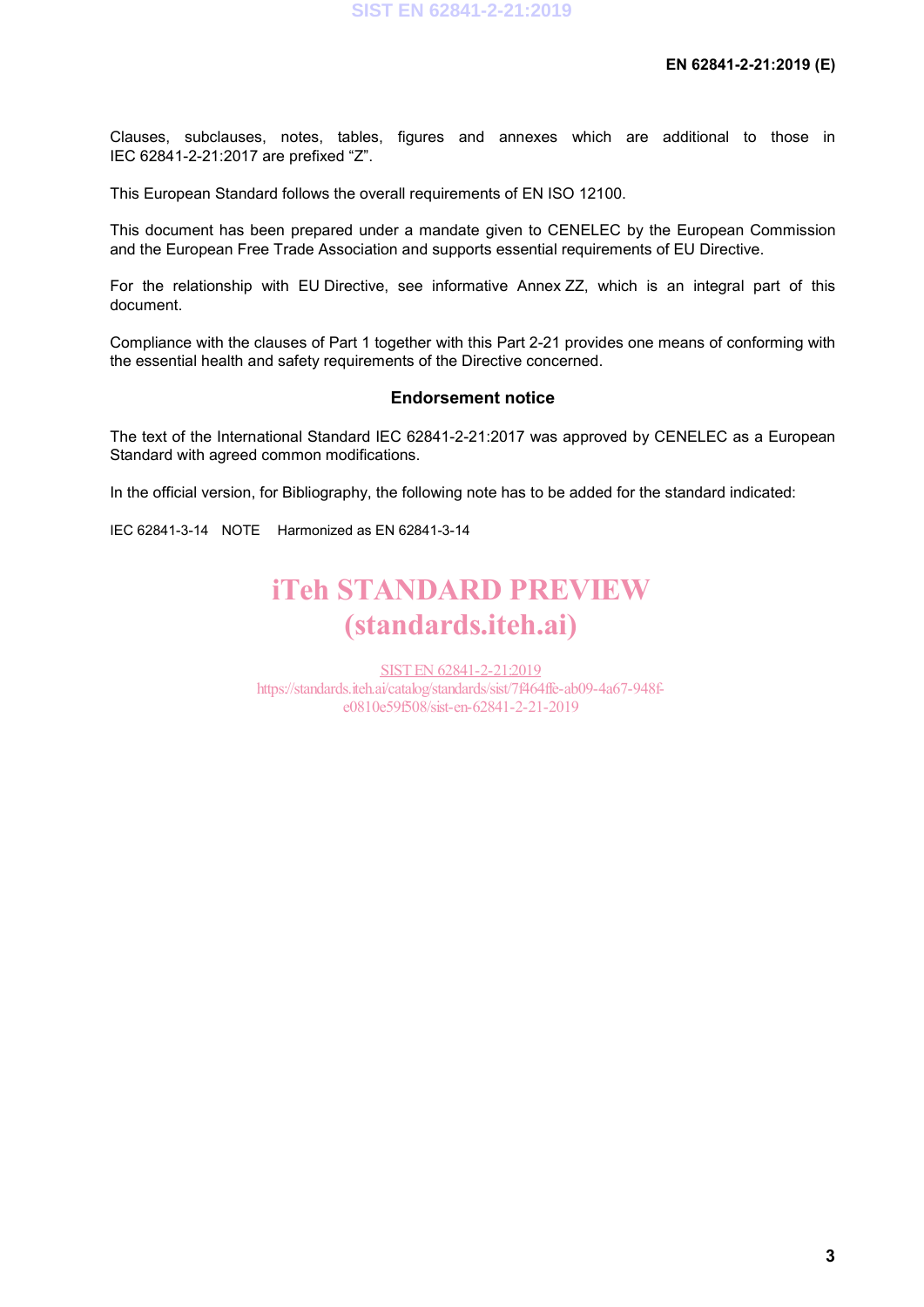### **COMMON MODIFICATIONS**

*Replace the title of Annex I by the following:*

### **Annex I** (normative)

## **Measurement of noise and vibration emissions**

*Delete the Note.*

*Replace the existing Subclause I.2.4 with the following:*

#### **I.2.4 Installation and mounting conditions of the power tools during noise tests**

*Addition:*

**Drain cleaners** are suspended in such a way as to correspond to **normal use**. They are tested with a **drain cleaner cable** installed but retracted.

# iTeh STANDARD PREVIEW (standards.iteh.ai)

SIST EN 62841-2-21:2019 https://standards.iteh.ai/catalog/standards/sist/7f464ffe-ab09-4a67-948fe0810e59f508/sist-en-62841-2-21-2019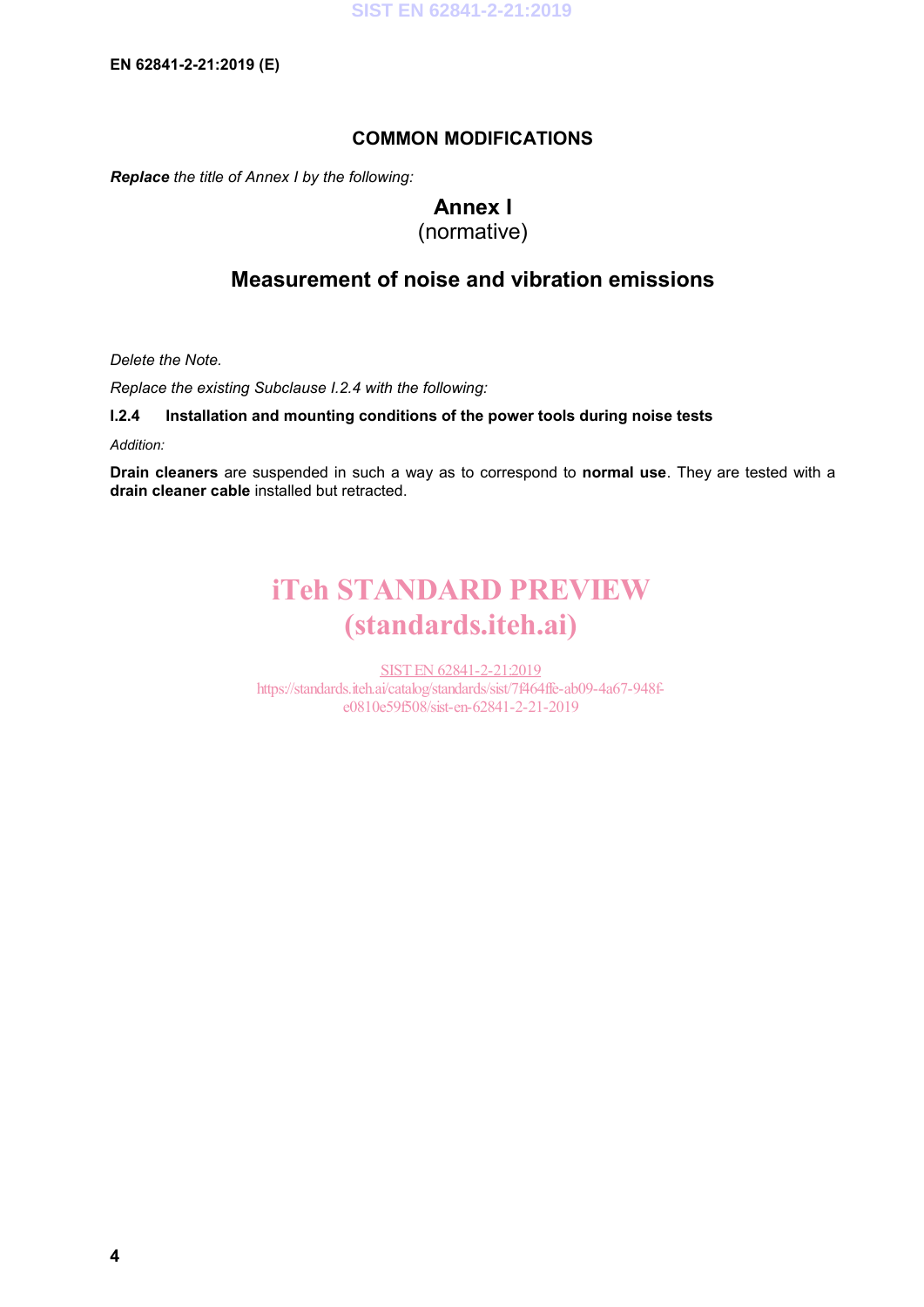## **Annex K**

### (normative)

## **Battery tools and battery packs**

*Add the following new subclause:*

**K.21.18.Z101 Isolation and disabling device**

Tools with an **integral battery** shall either be equipped

- with an isolation device to prevent the risk of injury from mechanical hazards during servicing or **user maintenance**; or
- with a disabling device that prevents unintentional starting of the tool.

An isolation device shall

- provide disconnection of all poles of the **battery** from the serviceable region of the tool;
- be equipped with an unambiguous indication of the state of the disconnection device which corresponds to each position of its manual control (actuator);
- be provided with protectio<mark>n against accidental reconnection. $\bf{EVIFW}$ </mark>

NOTE 1 Examples of methods to achieve this disconnection include removable jumpers, integral batteries that the<br>can be disconnected for convicing as user maintanance, or an electromechanical nauver awitch with a direct can be disconnected for servicing or **user maintenance**, or an electromechanical **power switch** with a direct mechanical link between the actuator and the contact. SIST EN 62841-2-21:2019

NOTE 2 The risk of accidental reconnection for a **power switch** is addressed by the requirement of 21.18.1.2. The other examples in NOTE 1 achieve this by the necessary actions for reconnection.

A disabling device may be achieved by any of the following:

- a self-restoring or non-self-restoring lock-off device where two separate and dissimilar actions are necessary before the motor is switched on (e.g. a **power switch** which has to be pushed in before it can be moved laterally to close the contacts to start the motor). It shall not be possible to achieve these two actions with a single grasping motion or a straight line motion;
- a removable disabling device provided with the tool where it shall not be possible for the tool to be operated when either applied or removed.

*Compliance is checked by inspection and by manual test.*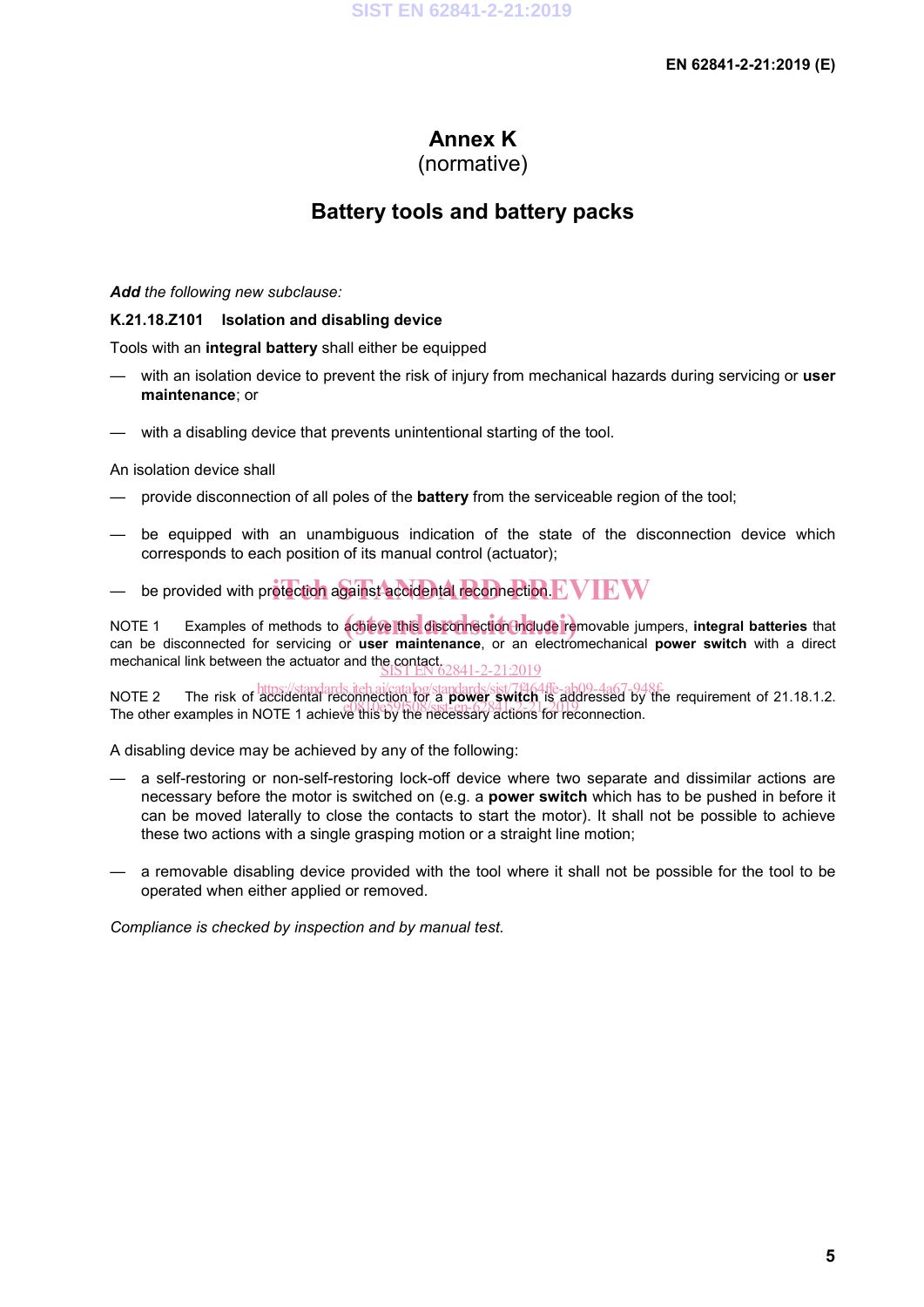## **Annex L**

### (normative)

## **Battery tools and battery packs provided with mains connection or non-isolated sources**

*Add the following new subclause:*

#### **L.21.18.Z101 Isolation and disabling device**

Tools with an **integral battery** shall either be equipped

- with an isolation device to prevent the risk of injury from mechanical hazards during servicing or **user maintenance**; or
- with a disabling device that prevents unintentional starting of the tool.

An isolation device shall

- provide disconnection of all poles of the **battery** from the serviceable region of the tool;
- be equipped with an unambiguous indication of the state of the disconnection device which corresponds to each position of its manual control (actuator);<br> **iThe Control ARD PREVIEW**
- be provided with protection against accidental reconnection.<br>
Standards.iten.ai)

NOTE 1 Examples of methods to achieve this disconnection include removable jumpers, **integral batteries** that can be disconnected for servicing or user maintenance<sub>2-</sub>on an electromechanical power switch with a direct mechanical link between the actuator and the contact and ards/sist/7f464ffe-ab09-4a67-948f-

e0810e59f508/sist-en-62841-2-21-2019

NOTE 2 The risk of accidental reconnection for a **power switch** is addressed by the requirement of 21.18.1.2. The other examples in NOTE 1 achieve this by the necessary actions for reconnection.

A disabling device may be achieved by any of the following:

- a self-restoring or non-self-restoring lock-off device where two separate and dissimilar actions are necessary before the motor is switched on (e.g. a **power switch** which has to be pushed in before it can be moved laterally to close the contacts to start the motor). It shall not be possible to achieve these two actions with a single grasping motion or a straight line motion;
- a removable disabling device provided with the tool where it shall not be possible for the tool to be operated when either applied or removed.

*Compliance is checked by inspection and by manual test.*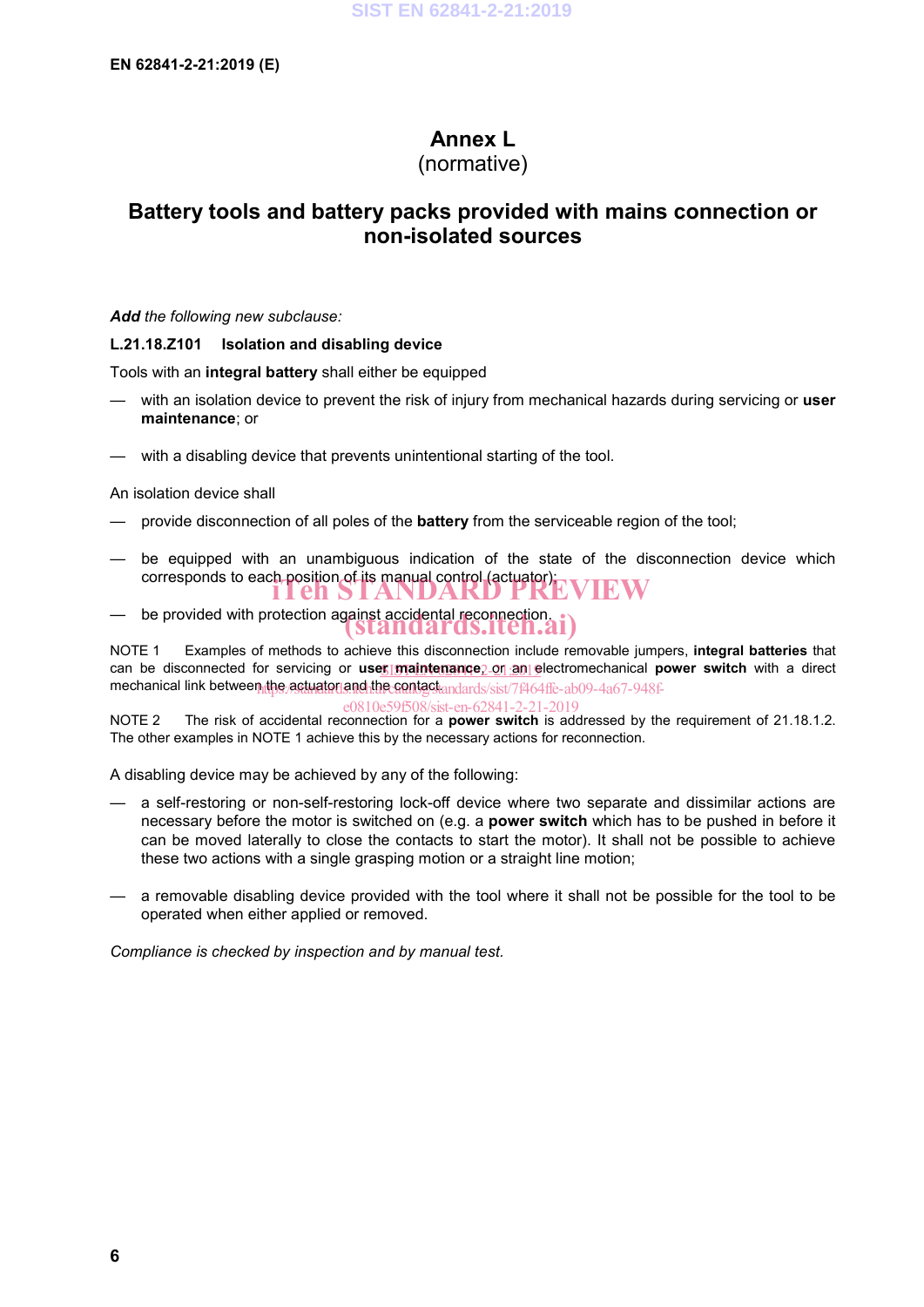*Add the following annexes:*

### **Annex ZA**

(normative)

### **Normative references to international publications with their corresponding European publications**

The following documents are referred to in the text in such a way that some or all of their content constitutes requirements of this document. For dated references, only the edition cited applies. For undated references, the latest edition of the referenced document (including any amendments) applies.

NOTE 1 When an International Publication has been modified by common modifications, indicated by (mod), the relevant EN/HD applies.

NOTE 2 Up-to-date information on the latest versions of the European Standards listed in this annex is available here: www.cenelec.eu.

| Publication         | Year   | Title                                                                                                                                                            | EN/HD               | Year   |
|---------------------|--------|------------------------------------------------------------------------------------------------------------------------------------------------------------------|---------------------|--------|
| IEC 60061           | 20051  | Lamp caps and holders together with<br>gauges for the control of interchangeability<br>and safety                                                                |                     |        |
| IEC 60065           | 2001   | Audio, video and similar electronic<br>apparatus - Safety requirements                                                                                           |                     |        |
| + A1                | 2005   |                                                                                                                                                                  |                     |        |
| + A2                | 2010   | <b>FANDARD PRE</b>                                                                                                                                               |                     |        |
| IEC 60068-2-75      | 1997   | Environmental testing -- Part 2-75: Tests -<br>Tes <b>( Elt :Hancher Tests , I T C [1 , 21 )</b>                                                                 |                     |        |
| <b>IEC/TR 60083</b> | 20151  | Plugs and socket-outlets for domestic and<br>similar general use standardized in member<br>https://standcountriesiofith@/standards/sist/7f464ffe-ab09-4a67-948f- |                     |        |
| IEC 60085           | 2007   | e0810e59f508/sist-en-62841-2-21-2019<br>Electrical insulation - Thermal evaluation<br>and designation                                                            | EN 60085            | 2008   |
| IEC 60127           | series | Miniature fuses                                                                                                                                                  | EN 60127            | series |
| IEC 60227           | series | Polyvinyl chloride insulated cables of rated<br>voltages up to and including 450/750 V                                                                           |                     |        |
| IEC 60238           |        | Edison screw lampholders                                                                                                                                         | <b>EN IEC 60238</b> | 2018   |
| <b>IEC 60245</b>    | series | Rubber insulated cables - Rated voltages up-<br>to and including 450/750 V                                                                                       |                     |        |

———————

<sup>1</sup> Dated as no equivalent European Standard exists.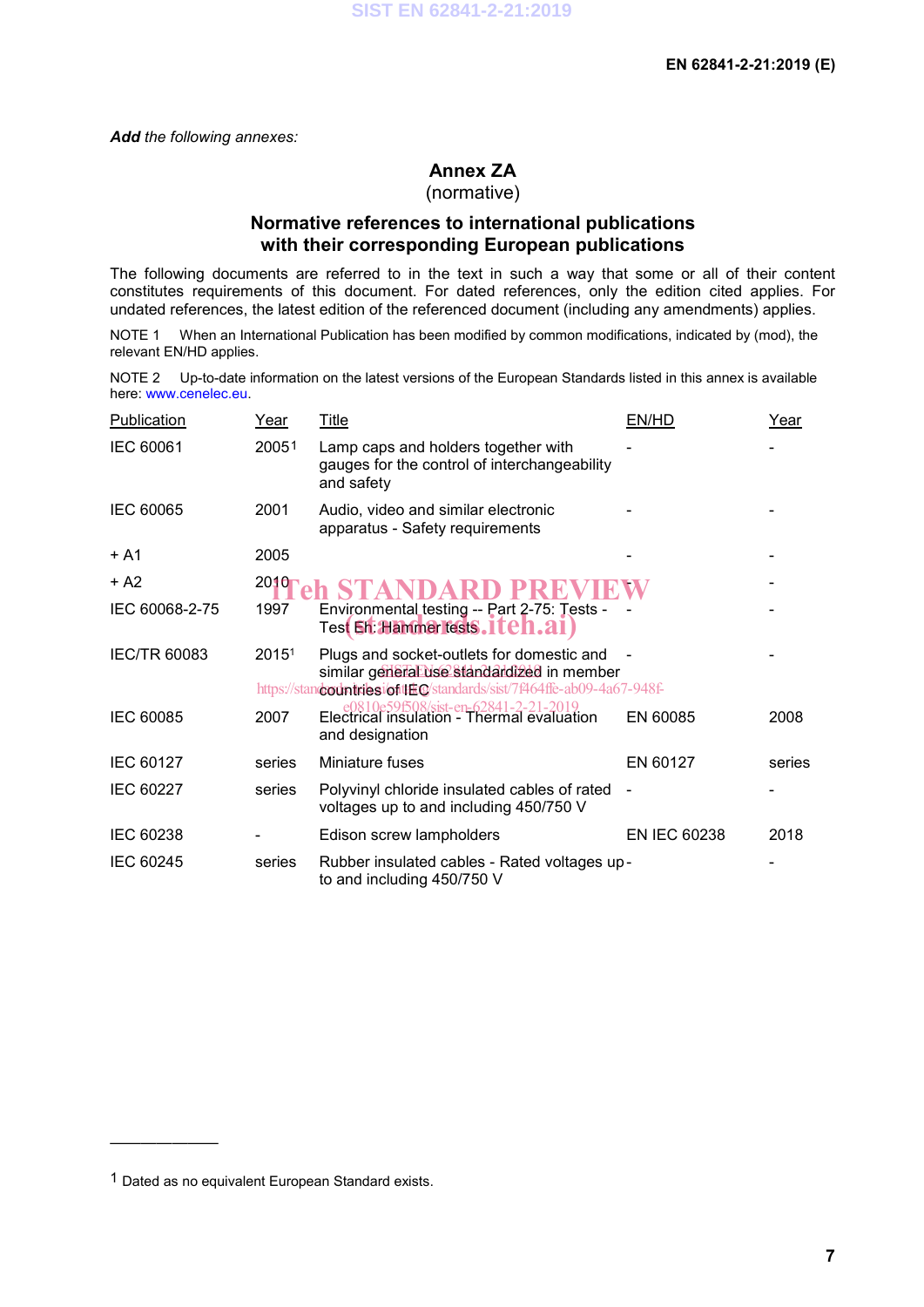### **EN 62841-2-21:2019 (E)**

| IEC 60252-1       |        | AC motor capacitors - Part 1: General -<br>Performance, testing and rating - Safety<br>requirements - Guidance for installation and<br>operation                                                   | EN 60252-1             | 2011   |
|-------------------|--------|----------------------------------------------------------------------------------------------------------------------------------------------------------------------------------------------------|------------------------|--------|
|                   |        |                                                                                                                                                                                                    | $+ A1$                 | 2013   |
| IEC 60320         | series | Appliance couplers for household and<br>similar general purposes                                                                                                                                   | EN 60320               | series |
| IEC 60320-1       |        | Appliance couplers for household and<br>similar general purposes - Part 1: General<br>requirements                                                                                                 | EN 60320-1             | 2015   |
| IEC 60335-1 (mod) | 2010   | Household and similar electrical appliances - EN 60335-1<br>Safety - Part 1: General requirements                                                                                                  |                        | 2012   |
|                   |        |                                                                                                                                                                                                    | $+ A11$                | 2014   |
|                   |        |                                                                                                                                                                                                    | $+ AC$                 | 2014   |
|                   |        |                                                                                                                                                                                                    | $+ A13$                | 2017   |
| IEC 60384-14      |        | Fixed capacitors for use in electronic<br>equipment - Part 14: Sectional specification<br>- Fixed capacitors for electromagnetic<br>interference suppression and connection to<br>the supply mains | EN 60384-14            | 2013   |
| IEC 60417         | 19731  | STANDARD PRI<br>Graphical symbols for use on equipment.<br>Index, survey and compilation of the single<br>sheets.                                                                                  | $\mathbf{M}$ 1         | 2016   |
| IEC 60529         | 1989   | Degrees of protection provided by<br>https://standendtoisureisa(tflo@odei)ards/sist/7f464ffe-ab09-4a67-948f-                                                                                       | EN 60529               | 1991   |
|                   |        | e0810e59f508/sist-en-62841-2-21-2019                                                                                                                                                               | + corrigendum May 1993 |        |
| + A1              | 1999   |                                                                                                                                                                                                    | $+ A1$                 | 2000   |
| + A2              | 2013   |                                                                                                                                                                                                    | + A2                   | 2013   |
| IEC 60664-1       |        | Insulation coordination for equipment within EN 60664-1<br>low-voltage systems - Part 1: Principles,<br>requirements and tests                                                                     |                        | 2007   |
| IEC 60695-2-11    | 2000   | Fire hazard testing -- Part 2-11: Glowing/hot--<br>wire based test methods - Glow-wire<br>flammability test method for end-products                                                                |                        |        |
| IEC 60695-2-13    | 2010   | Fire hazard testing - Part 2-13: Glowing/hot- EN 60695-2-13<br>wire based test methods - Glow-wire ignition<br>temperature (GWIT) test method for<br>materials                                     |                        | 2010   |
| IEC 60695-10-2    | 2003   | Fire hazard testing -- Part 10-2: Abnormal<br>heat - Ball pressure test                                                                                                                            |                        |        |
| IEC 60695-11-10   | 2013   | Fire hazard testing - Part 11-10: Test flames EN 60695-11-10<br>- 50 W horizontal and vertical flame test<br>methods                                                                               |                        | 2013   |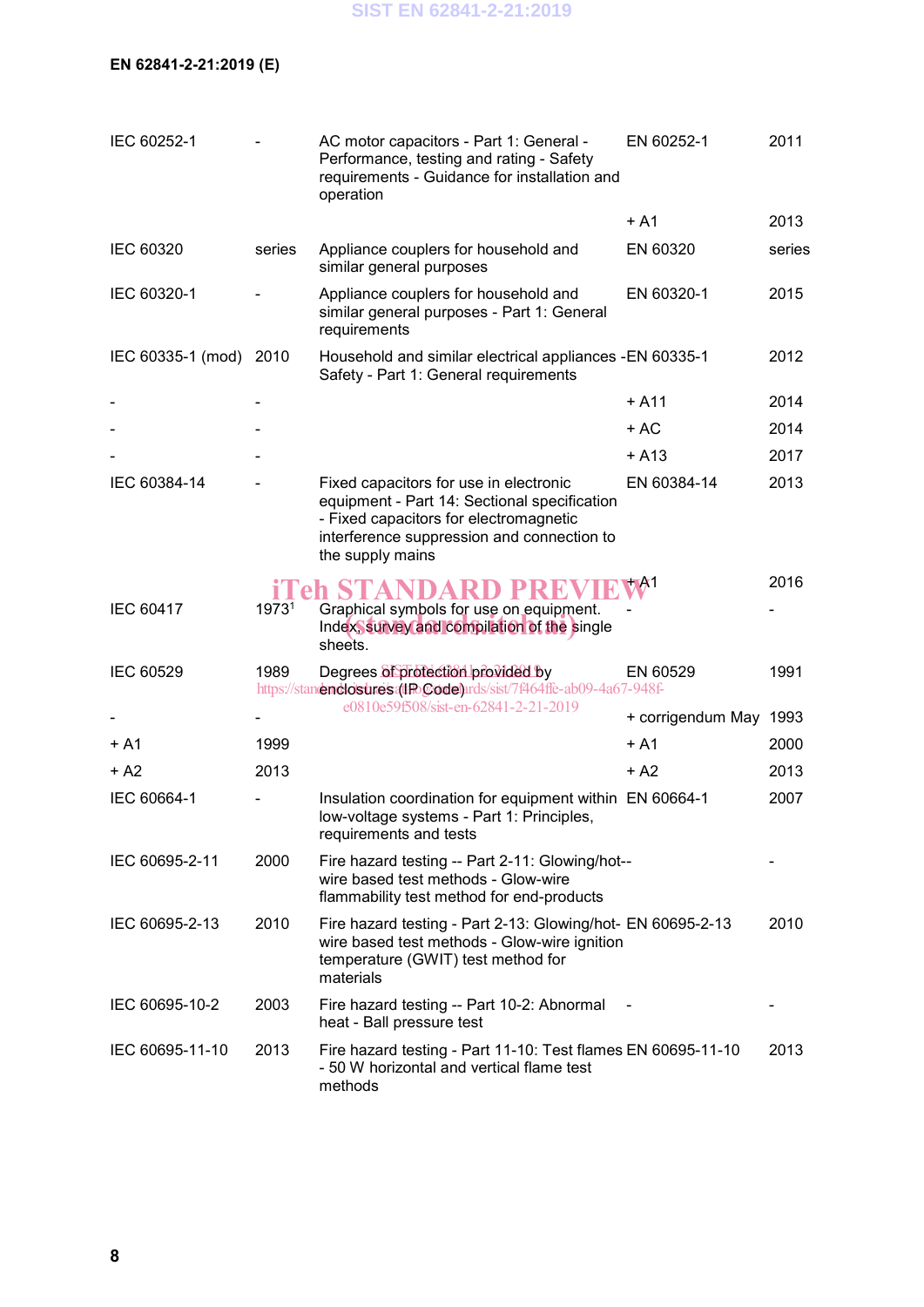| IEC 60730-1 (mod) 2010 |        | Automatic electrical controls for household EN 60730-1<br>and similar use -- Part 1: General<br>requirements                                                                                                                                                                                                                         |              | 2011 |
|------------------------|--------|--------------------------------------------------------------------------------------------------------------------------------------------------------------------------------------------------------------------------------------------------------------------------------------------------------------------------------------|--------------|------|
| IEC 60825-1            | 2007   | Safety of laser products -- Part 1: EquipmentEN 60825-12<br>classification and requirements                                                                                                                                                                                                                                          |              | 2007 |
| IEC 60884              | series | Plugs and socket-outlets for household and -<br>similar purposes                                                                                                                                                                                                                                                                     |              |      |
| IEC 60906-1            | 20091  | IEC system of plugs and socket-outlets for<br>household and similar purposes - Part 1:<br>Plugs and socket-outlets 16 A 250 V a.c.                                                                                                                                                                                                   |              |      |
| IEC 60990              | 1999   | Methods of measurement of touch current<br>and protective conductor current                                                                                                                                                                                                                                                          | EN 60990     | 1999 |
| IEC 60998-2-1<br>(mod) |        | Connecting devices for low-voltage circuits<br>for household and similar purposes - Part 2-<br>1: Particular requirements for connecting<br>devices as separate entities with screw-type<br>clamping units                                                                                                                           | EN 60998-2-1 | 2004 |
| IEC 60998-2-2<br>(mod) |        | Connecting devices for low-voltage circuits EN 60998-2-2<br>for household and similar purposes - Part 2-<br>2: Particular requirements for connecting<br>devices as separate entities with screwless-<br>type clamping units                                                                                                         |              | 2004 |
| IEC 60999-1            | 1999   | Connecting devices - Electrical copper<br>conductors - Safety requirements for screw-<br>type and screwless-type clamping units -<br>Part 1: General requirements and particular<br>requirements for clamping units for<br>https://stancondiuctorsarcom/092dmm2iup/f0635emm02-4a67-948f-<br>(included)59f508/sist-en-62841-2-21-2019 | EN 60999-1   | 2000 |
| IEC 61000-4-2          | 2008   | Electromagnetic compatibility (EMC) - Part EN 61000-4-2<br>4-2: Testing and measurement techniques -<br>Electrostatic discharge immunity test                                                                                                                                                                                        |              | 2009 |
| IEC 61000-4-3          | 2006   | Electromagnetic compatibility (EMC) - Part EN 61000-4-3<br>4-3 : Testing and measurement techniques -<br>Radiated, radio-frequency, electromagnetic<br>field immunity test                                                                                                                                                           |              | 2006 |
| + A1                   | 2007   |                                                                                                                                                                                                                                                                                                                                      | $+ A1$       | 2008 |
| + A2                   | 2010   |                                                                                                                                                                                                                                                                                                                                      | $+ A2$       | 2010 |
| IEC 61000-4-4          | 2012   | Electromagnetic compatibility (EMC) - Part<br>4-4: Testing and measurement techniques -<br>Electrical fast transient/burst immunity test                                                                                                                                                                                             | EN 61000-4-4 | 2012 |
| IEC 61000-4-5          | 2005   | Electromagnetic compatibility (EMC) -- Part -<br>4-5: Testing and measurement techniques -<br>Surge immunity test                                                                                                                                                                                                                    |              |      |
| IEC 61000-4-6          | 2008   | Electromagnetic compatibility (EMC) -- Part -<br>4-6: Testing and measurement techniques -<br>Immunity to conducted disturbances,<br>induced by radio-frequency fields                                                                                                                                                               |              |      |

<sup>2</sup> This standard has been withdrawn and replaced by IEC 60825-1:2014.

———————